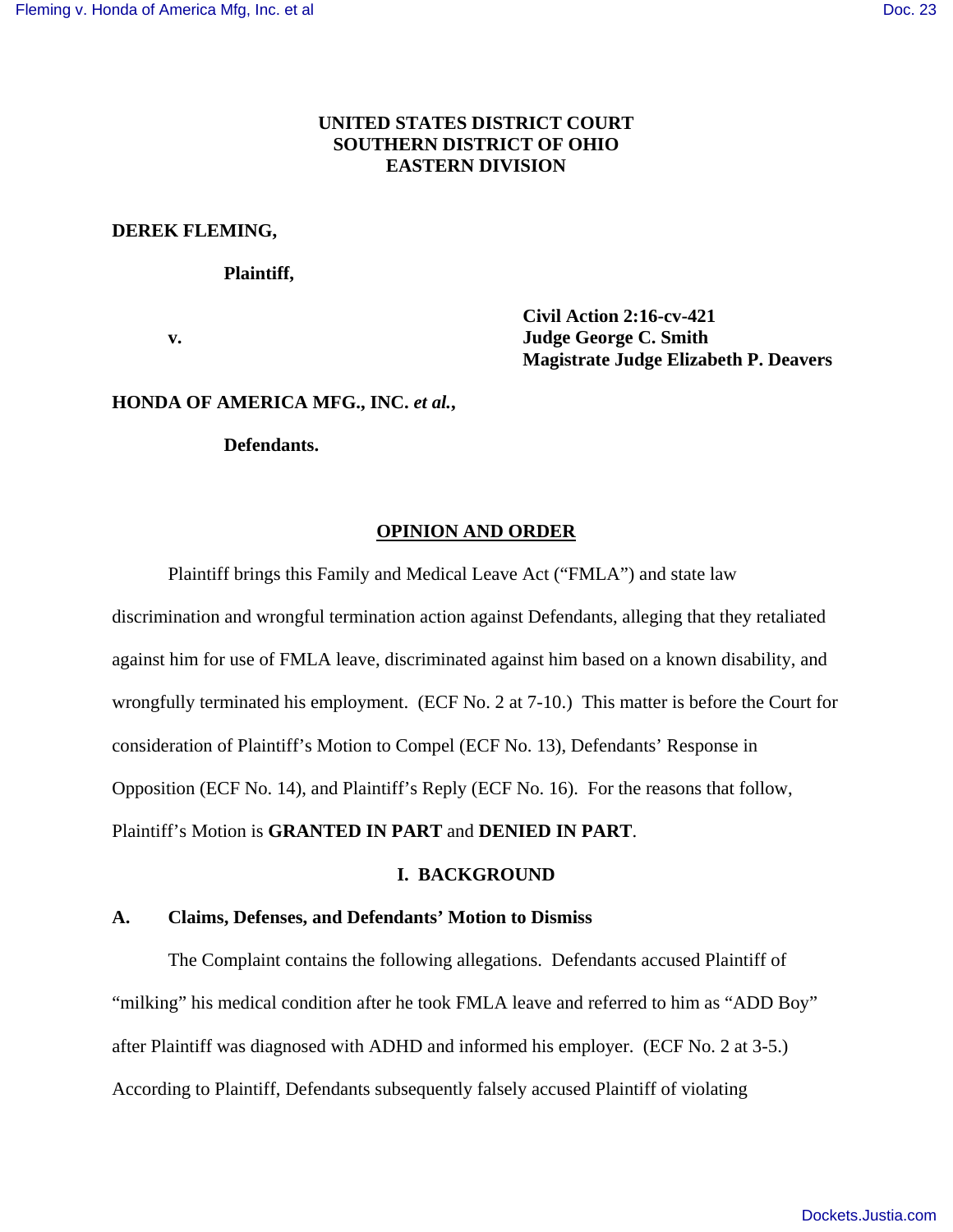Defendants' Drug and Alcohol Policy in retaliation for Plaintiff's use of FMLA leave and

because of his disability. (*Id*. at 7-9) Defendants deny these allegations. (ECF No. 10.)

## **B. Plaintiffs' Motion to Compel**

In his Motion, Plaintiff seeks a Court Order compelling Defendants to more fully respond

to a number of requests for production of documents and to expand responses to certain

interrogatories. (ECF No.13 at 4.) Specifically, Plaintiff posits that Defendants' responses to the

following discovery requests in Plaintiff's First Set of Discovery are deficient:

# **INTERROGATORY NO. 8:**

Identify the person who replaced Plaintiff at Honda of America Mfg., Inc. after his termination from Honda of America Mfg., Inc.

# **REQUEST FOR PRODUCTION NO. 1:**

Produce any and all communications concerning the factual allegations or claims at issue in this lawsuit among or between:

- i. The Plaintiff and the Defendants;
- ii. The Plaintiff's manager(s), and/or supervisor(s), and/or the Defendants' human resources representatives.

# **REQUEST FOR PRODUCTION NO. 5:**

Produce the personnel file of Stacie Carper, in any form, maintained by the Defendant, including files concerning the Plaintiff maintained by the Plaintiff's supervisor(s), manager(s), or the Defendants' human resources representative(s), irrespective of the relevant time period.

# **REQUEST FOR PRODUCTION NO. 6:**

Produce the personnel file of Adam Kucia, in any form, maintained by the Defendant, including files concerning the Plaintiff maintained by the Plaintiff's supervisor(s), manager(s), or the Defendants' human resources representative(s), irrespective of the relevant time period.

# **REQUEST FOR PRODUCTION NO. 11:**

Produce any and all job description(s) for the position(s) that the Plaintiff held.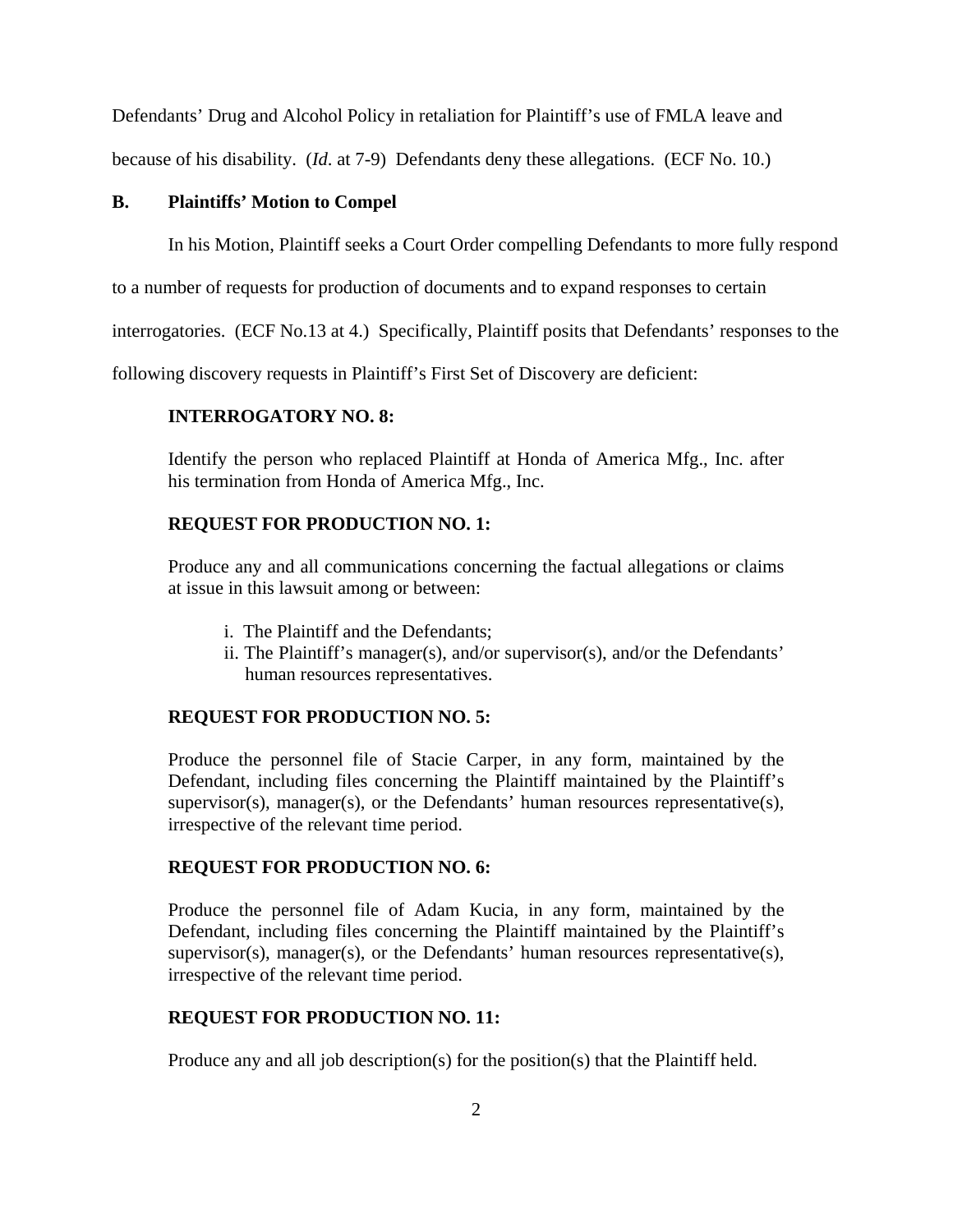(ECF No. 14-1.)

Plaintiff also posits that Defendants' responses to the following discovery

requests in Plaintiff's Second Set of Discovery are deficient:

## **INTERROGATORY NO. 14:**

Identify any and all employees Similarly-Situated to Plaintiff who have taken FMLA leave at any time in the last five (5) years, and for those employees identified, state the beginning date and (if applicable) end date of their employment.

#### **INTERROGATORY NO. 15:**

Identify any and all employees Similarly-Situated to Plaintiff who were known by Honda to suffer from any disability at any time in the last five (5) years and for those employees identified, state the beginning date and (if applicable) end date of their employment.

#### **INTERROGATORY NO. 16:**

Identify any and all employees who worked at the Marysville Plant who have been disciplined at any time in the last three (3) years for harassing, bullying, picking on, or arguing with any other employee about their disability, attendance, and/or use of FMLA leave.

### **INTERROGATORY NO. 17:**

Identify any and all employees who worked at the Marysville Plant who have been disciplined at any time in the last five (5) years for allegedly violating Honda's Drug and Alcohol Policy, and for each employee identified, describe the nature of the discipline that was administered.

## **REQUEST FOR PRODUCTION NO. 27:**

Produce any and all recordings in any format made by Honda or anyone on Honda's behalf regarding Plaintiff, including but not limited to any oral, tape, video, digital, analog and similar types of recordings.

# **REQUEST FOR PRODUCTION NO. 28:**

Produce the entire disciplinary file (if any) for any and all employees Similarly-Situated to Plaintiff who have taken FMLA leave at any time in the last five (5) years.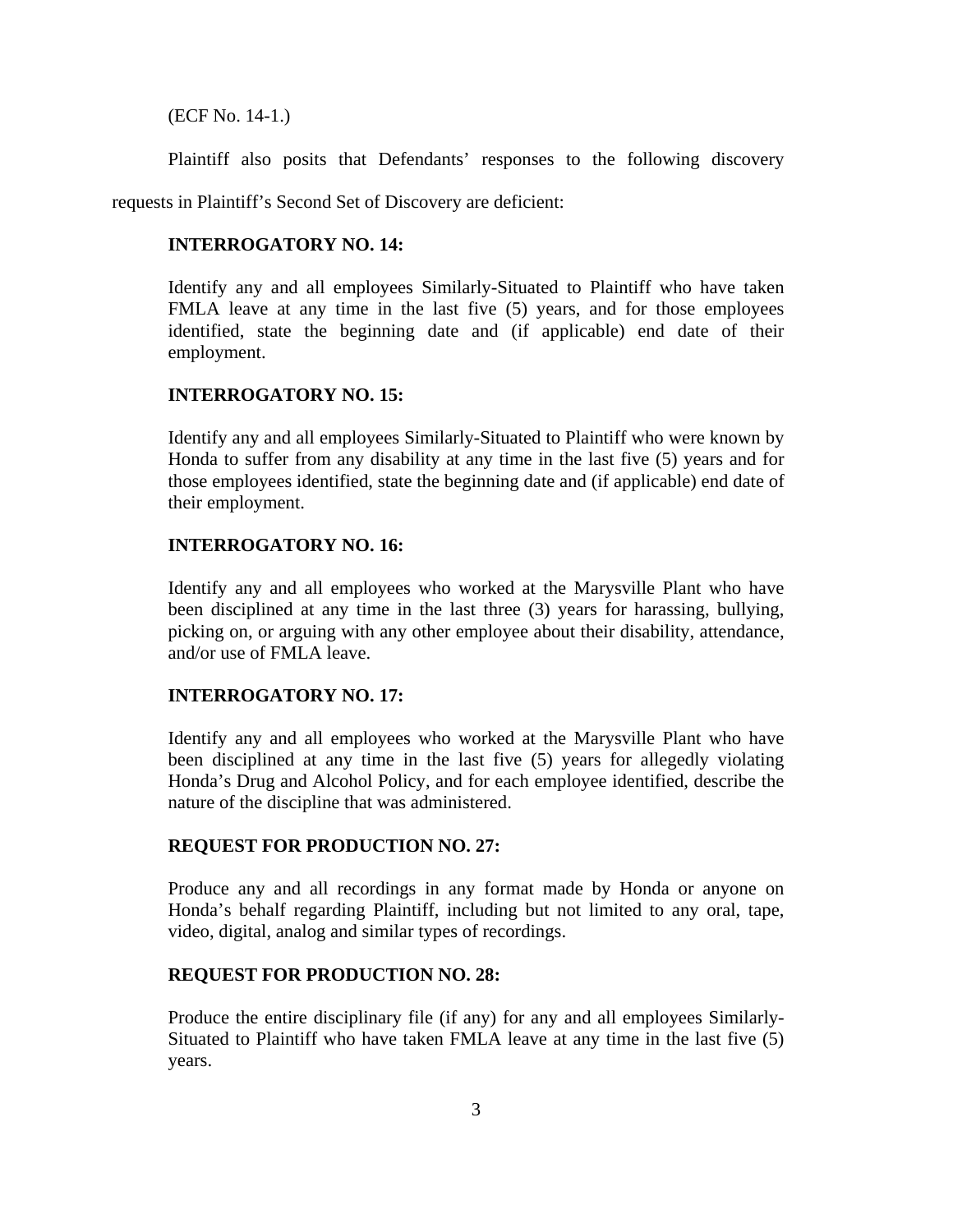#### **REQUEST FOR PRODUCTION NO. 30:**

Produce the entire disciplinary file (if any) for any and all employees Similarly-Situated to Plaintiff whom was disciplined at any time in the last ten (10) years for violating Honda's Drug and Alcohol policy

(ECF No. 14-2.)

 Defendants oppose Plaintiffs' Motion on a variety of grounds as discussed more fully below.

## **II. STANDARD OF REVIEW**

 Plaintiff has moved the Court for an order compelling Defendants to respond to his discovery requests. Federal Rule of Civil Procedure 37 permits a party to file a motion for an order compelling discovery if another party fails to respond to discovery requests, provided that the motion to compel includes a certification that the movant has, in good faith, conferred or attempted to confer with the party failing to respond to the requests. Fed. R. Civ. P. 37(a)(1). The Court is satisfied that this prerequisite to a motion to compel has been met in this case, but barely. Plaintiff did not meaningfully confer with Defendants to resolve the matter without judicial intervention. Instead, Plaintiff sent a letter to Defendants demanding the discovery and filed his Motion to Compel less than a month later. Counsel for Plaintiff is cautioned that this Court will not countenance any further motion unless it contains demonstrated effort to cooperate and to engage in meaningful dialogue in an effort to resolve the issues extrajudicially.

 Determining the scope of discovery is within this Court's discretion. *Bush v. Dictaphone Corp.*, 161 F.3d 363, 367 (6th Cir. 1998). As the United States Court of Appeals for the Sixth Circuit has recognized, "[t]he scope of discovery under the Federal Rules of Civil Procedure is traditionally quite broad." *Lewis v. ACB Bus. Serv., Inc.*, 135 F.3d 389, 402 (6th Cir. 1998). In particular, discovery is more liberal than the trial setting, as Rule 26(b) allows discovery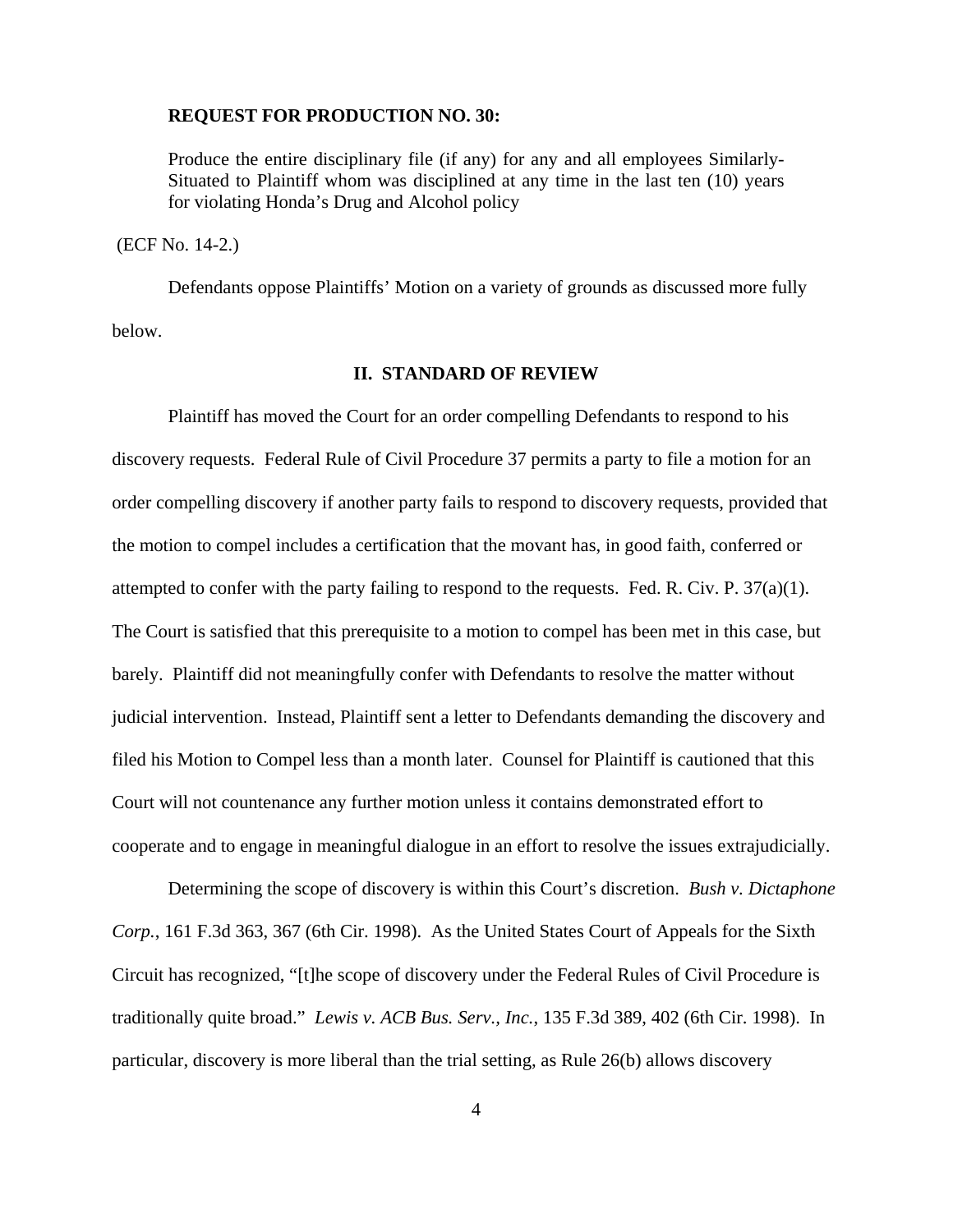"regarding any nonprivileged matter that is relevant to any party's claim or defense and proportional to the needs of the case." Fed. R. Civ. P. 26(b)(1). In considering the scope of discovery, the Court may balance Plaintiff's "right to discovery with the need to prevent 'fishing expeditions.'" *Conti v. Am. Axle & Mfg., Inc.*, 326 F. App'x 900, 907 (6th Cir. 2009) (quoting *Bush*, 161 F.3d at 367).

#### **III. ANALYSIS**

 Defendants submit that the requested production falls outside the scope of Federal Rule of Civil Procedure 26(b)(1). (ECF No. 14 at 2.) Specifically, Defendants assert that Plaintiff's requests are over-broad, do not relate to a claim or defense in this matter, and seek information that, if provided, would violate the legitimate privacy interests of non-parties. (*Id*. at 4-15.) Defendants also assert that they have already sufficiently responded to several of Plaintiff's requests. (*Id*. at 4-6.)

Generally, discovery is available "regarding any nonprivileged matter that is relevant to any party's claim or defense and proportional to the needs of the case." Fed. R. Civ. P. 26(b)(1). "[D]istrict courts have discretion to limit the scope of discovery where the information sought is overly broad or would prove unduly burdensome to produce." *In re Ohio Execution Protocol Litigation*, 845 F.3d 231 (6th Cir. 2016.); *see* Fed. R. Civ. P. 26(b)(2). <sup>1</sup>

 $\overline{a}$ 

<sup>&</sup>lt;sup>1</sup> The Court notes that Plaintiff has relied on the wrong standard for obtaining the discovery he seeks. Gone are the days of nearly boundless discovery as is the "reasonably calculated to lead to the discovery of admissible evidence" language of Rule  $26(b)(1)$ . While the Court could deny Plaintiff's motion on this basis alone, the Court proceeds to consider Plaintiff's request under the proper standards.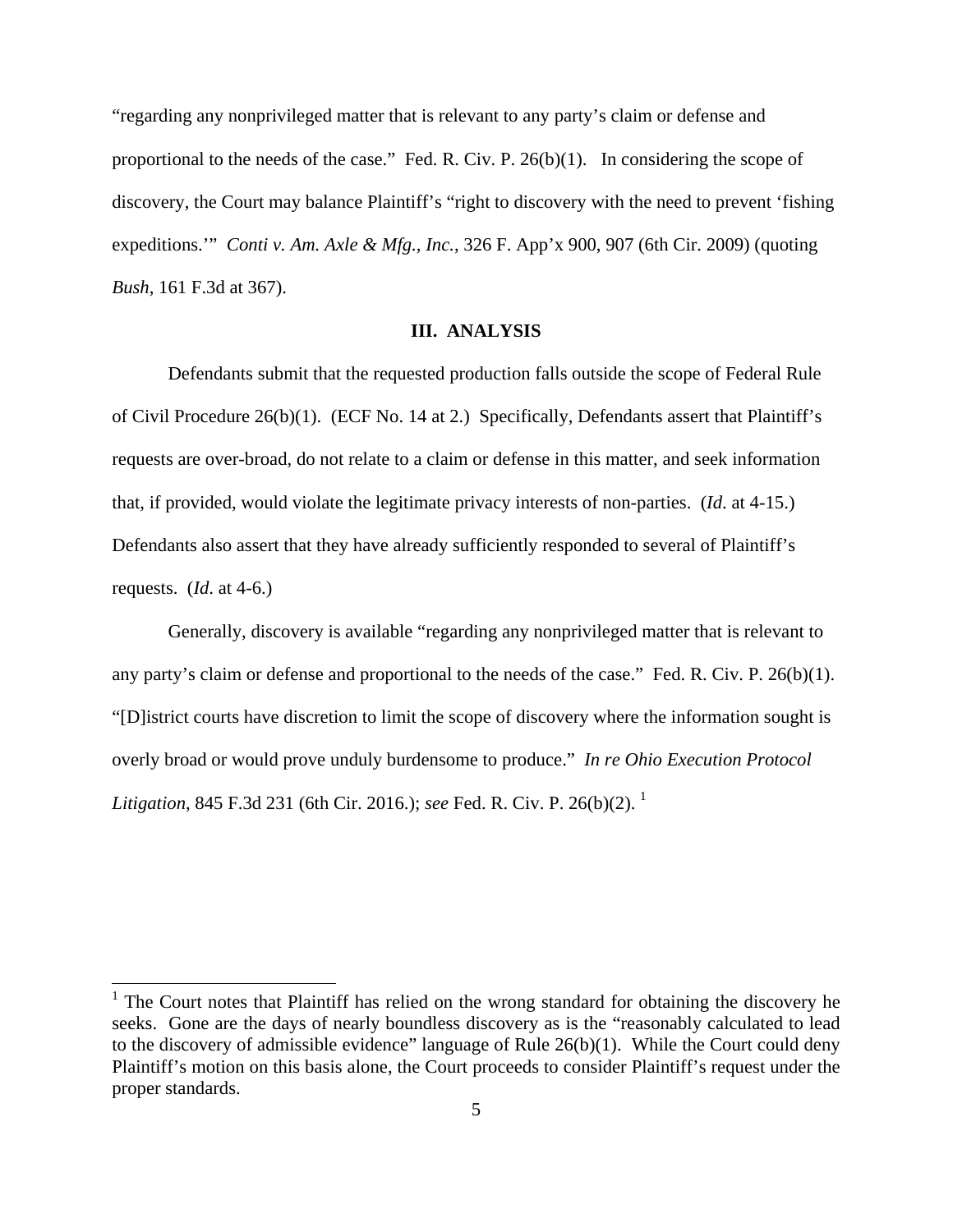# **A. Defendant's Production is Responsive to Plaintiff's First Set of Discovery Interrogatory No. 8 and Production Request No. 11.**

#### **1. Interrogatory No. 8**

In his Interrogatory No. 8 Plaintiff seeks information and documents related to "the person who replaced Plaintiff . . . after his termination." (ECF No. 14 at 4.) In their response to Interrogatory No. 8, Defendants state that "no one person replaced Plaintiff at Honda . . . after Plaintiff's separation . . .. Plaintiff's responsibilities were distributed among existing members of the Delivery section . . .. [A subsequent hire] did not take on all of Plaintiff's duties or otherwise specifically 'replace' Plaintiff." (*Id*.)

It is settled law in the Sixth Circuit that "[s]preading the former duties of a terminated employee among the remaining employees does not constitute replacement." *Parries v. Makino, Inc.*, 148 F. App'x 291, 298 (6th. Cir. 2005) (quoting *Majewski v. Automatic Data Processing, Inc.*, 274 F.3d 1106, 1115 (6th Cir. 2001)) (internal quotes omitted). In the instant case, Defendants provided Plaintiff with the information that he was not replaced and that Defendants redistributed his duties, which no one individual subsequently assumed. The Court finds, therefore, Defendants' answer fully responsive to Plaintiff's Interrogatory No. 8.

## **2. Production Request No. 11**

In his Request for Production No. 11, Plaintiff seeks "any and all job description(s) for the position(s) that Plaintiff held." (ECF No. 14 at 6.) Defendants clearly stated in their response to Plaintiff that they do not maintain official job descriptions for the positions held by Plaintiff and that they have no documents responsive to Plaintiff's request. (*Id*.) Defendants, arguably, could have stopped there, but, instead, they volunteered that Plaintiff's personnel file would contain the documents most closely approximating the documents sought, and they agreed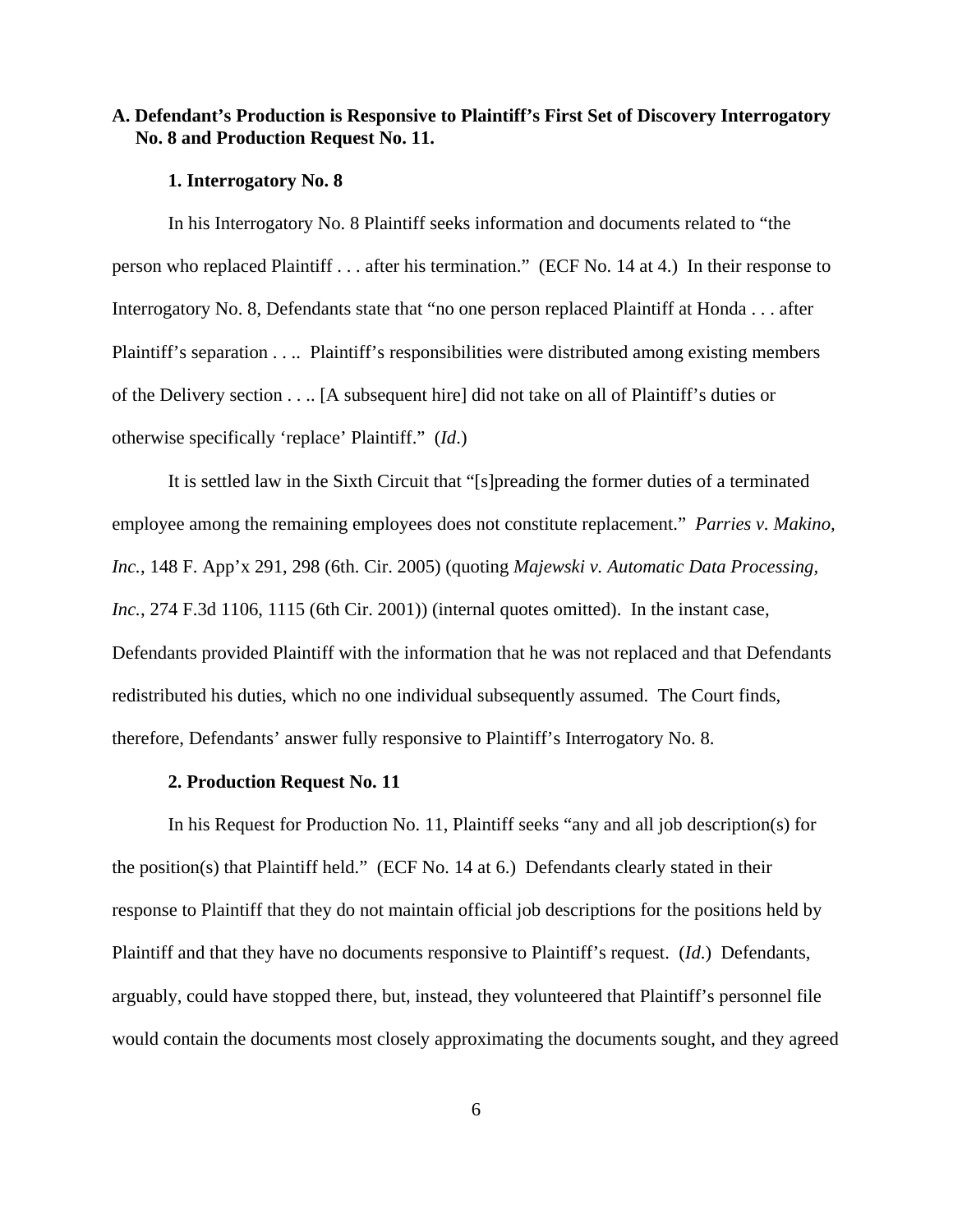to produce those documents. (*Id*.) The Court finds, therefore, Defendants' answer fully responsive to Plaintiff's Production Request No. 11.

# **B. Plaintiff's First Set of Discovery Production Requests Nos. 1, 5 & 6 and Second Set of Discovery Interrogatory No. 16 and Production Requests No. 27 Request Material that is not Relevant or Proportional to the Needs of the Case.**

 Plaintiff's First Set of Discovery Production Request No. 1 seeks "any and all communications concerning the factual allegations or claims at issue in this lawsuit" between Plaintiff and Defendants, as well as between Plaintiff and his supervisors and Defendants' human resource personnel. (ECF No. 14-1 at 8.) Plaintiff's First Set of Discovery Production Request Nos. 5 and 6 seek the personnel files of Defendants Stacie Carpenter and Adam Kucia. (*Id*. at 9.) Plaintiff's Second Set of Discovery Interrogatory No. 16 seeks the identity of Marysville Plant employees disciplined for "harassing, bullying, picking on, or arguing with any other employee about their disability, attendance, and/or use of FMLA leave." (ECF No. 14-2 at 12.) Plaintiff's Second Set of Discovery Production Request No. 27 seeks "any and all recordings in any format . . . regarding Plaintiff." (*Id.* at 18.)

Rule 26(b) allows discovery "regarding any nonprivileged matter that is relevant to any party's claim or defense and proportional to the needs of the case." Fed. R. Civ. P. 26(b)(1). The production requests discussed above seek information that is irrelevant. For instance, Plaintiff's request for "all recordings" would include security surveillance footage, videos from company social functions, or even safety training videos. Defendants have responded that they have no video footage of the incidents involving Plaintiff's termination such that requiring them to produce all recordings is disproportionate to the needs of the case.

Similarly, Defendants Carpenter and Kucia's personnel files would contain large amounts of irrelevant personal information, much of it sensitive. None of these items, although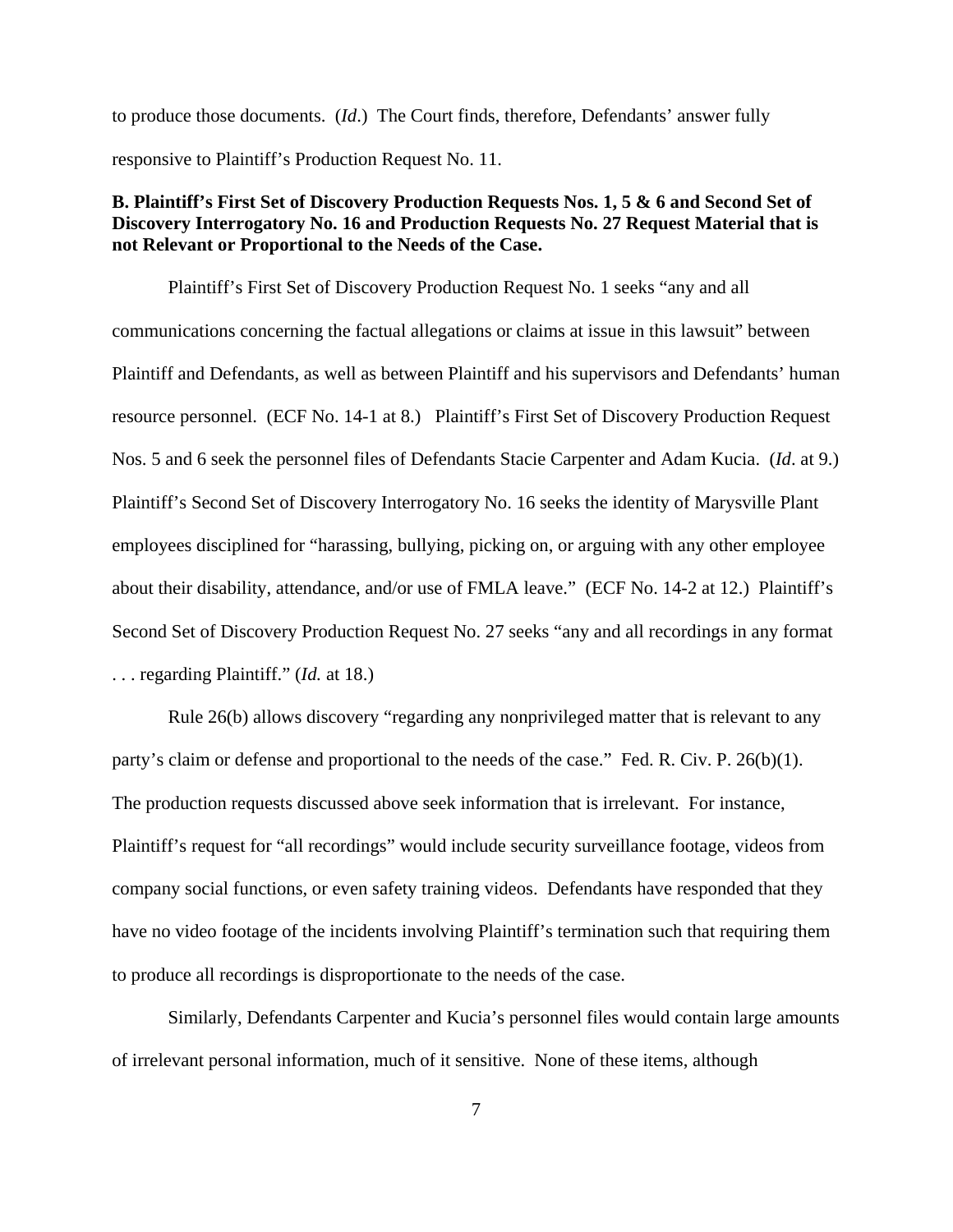responsive to Plaintiff's production requests, is "relevant to any party's claim or defense," and, to that end, is not proportional to the needs of the case. *Id*. 2 Furthermore, the Court notes that Defendants have produced the documents it controls "relating to the substantive allegations and claims at issue, namely those documents that related to Plaintiff's separation, leaves, alleged disabilities, medical accommodations, and bullying, if any such documents existed." (ECF No. 14 at 7.) Insofar as Plaintiff is entitled to information or documents that fall within the overbroad requests he presented to Defendants, the Court finds that Defendants' production has been fully responsive.

# **C. Plaintiff's Second Set of Discovery Interrogatories Nos. 14 & 15 and Requests for Production Nos. 28 & 30 are Overbroad**

 Plaintiff's Second Set of Discovery contains four items seeking information or documents, including disciplinary files, related to individuals similarly situated to Plaintiff who took FMLA leave or are known by Defendants to suffer from any disability. (ECF No. 14-2 at 11, 18-19.) Defendants argue that Plaintiff's requests are irrelevant, overbroad, and unduly burdensome. (*Id*.; ECF No. 14 at 12.) Plaintiff maintains that this information is necessary in order to identify comparators. (ECF Nos. 13 at 2 & 16 at 1.)

 "Discrimination cases frequently turn on whether the plaintiff can identify one or more comparators who are similarly situated in all relevant respects. . . . The refusal of a defendant to disclose requested comparator information denies plaintiff the opportunity to determine whether the evidence actually reveals comparator status and different treatment, critical elements of the claim that the trier of fact must determine." *Bobo v. United Parcel Serv., Inc.*, 665 F.3d 741, 753

<sup>&</sup>lt;sup>2</sup> In his Reply, Plaintiff conflates somewhat his request for these files with his requests for information concerning any employees who took FMLA leave from Honda. As set forth below, the Court intends to convene the parties concerning discovery in this case and will discuss this matter more fully.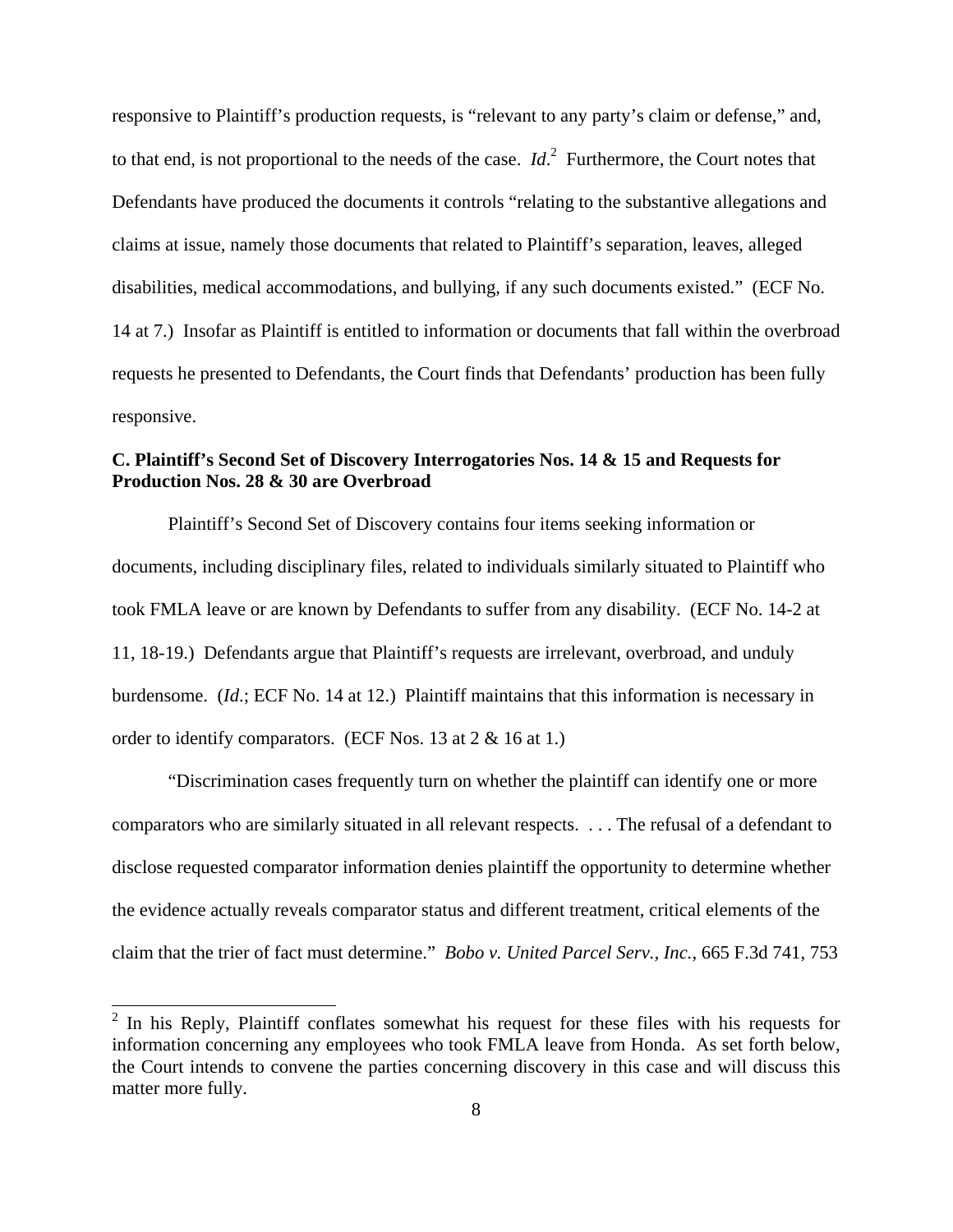(6th Cir. 2012). A plaintiff may make out a prima facie case by showing "that a comparable non-protected person was treated better." *Mitchell v. Toledo Hosp.*, 964 F.2d 577, 582–83 (6th Cir. 1992). To establish disparate treatment, the plaintiff must show that he was similarlysituated in all relevant aspects to the comparable worker. *See Pierce v. Commonwealth Life Ins. Co.*, 40 F.3d 796, 802 (6th Cir. 1994). In a discriminatory discipline or firing context, "similarly-situated" means that "the individuals with whom the plaintiff seeks to compare his/her treatment must have dealt with the same supervisor, have been subject to the same standards and have engaged in the same conduct without such differentiating or mitigating circumstances that would distinguish their conduct or the employer's treatment of them for it." *Mitchell*, 964 F.2d at 583. "The Plaintiff need not demonstrate an exact correlation with the employee receiving more favorable treatment in order for the two to be considered 'similarly-situated;' rather . . . the plaintiff and the [comparator] must be similar in all *relevant* aspects." *Ercegovich v. Goodyear Tire Rubber Co.*, 154 F.3d 344, 452 (6th Cir. 1998.) Similarly, although the comparison need not involve identical misconduct, the misconduct must be of comparable seriousness. *Bobo*, 665 F.3d at 751.

 In the instant case, a valid comparator would be an employee in the Marysville Plant who worked in the same Delivery section of Honda's New Model Purchasing Division and who was subject to the same standards as Plaintiff. (*See* ECF No. 14 at 4.) The Court, when considering comparable conduct, is especially mindful that it need not be identical, but rather of "comparable seriousness." *Bobo*, 665 F.3d at 751. A valid comparator, therefore, need not have violated Defendant's Drug and Alcohol Free Workplace Policy. In determining what conduct would be of comparable seriousness, the Court looks to the consequences of Plaintiff's alleged conduct. Defendants state that their "standard practice is to separate any associate that uses illegal drugs in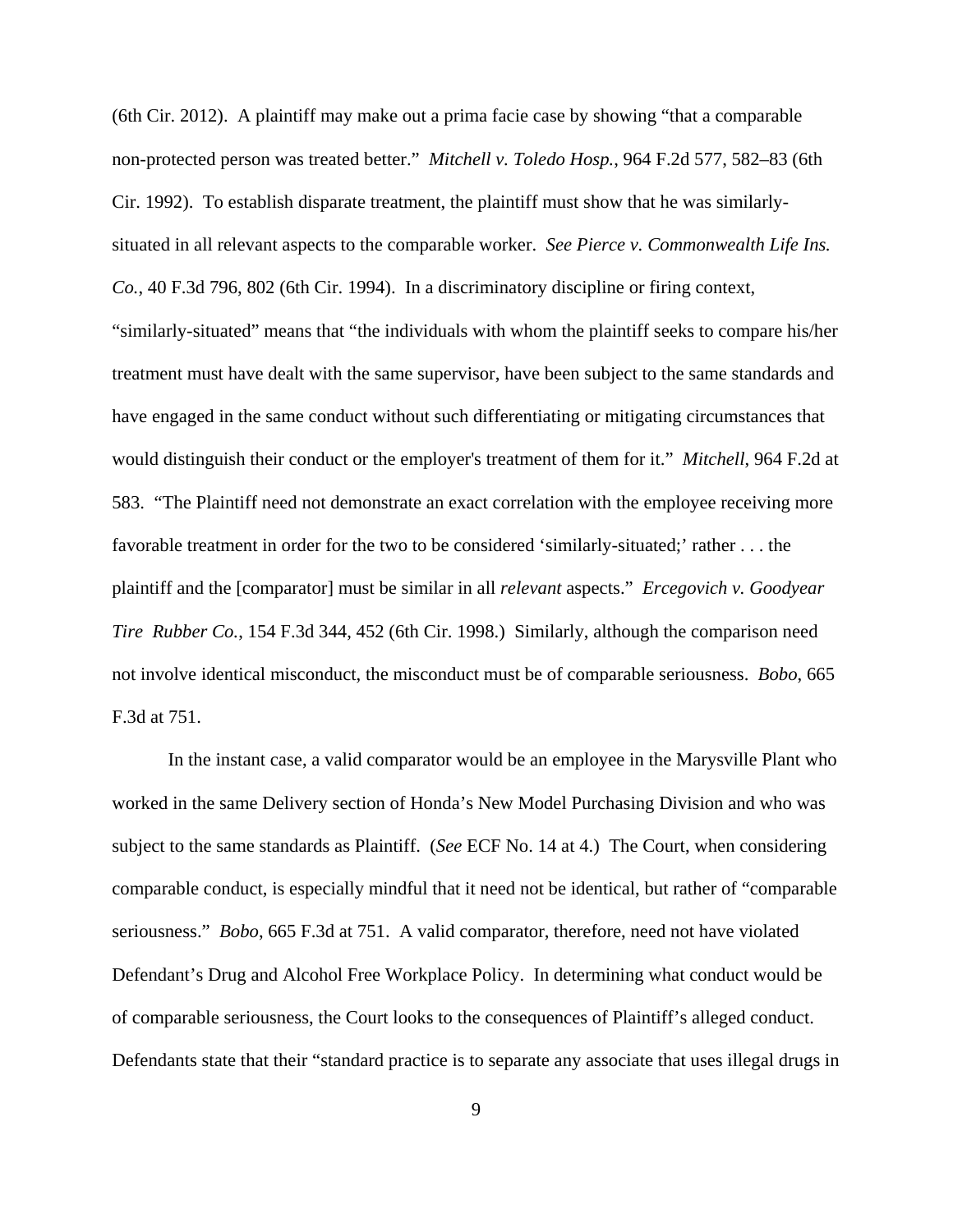the workplace." (ECF No. 14 at 14-15.) In light of Defendant's internal policy, the Court finds that conduct of comparable seriousness is any conduct for which Defendant's standard disciplinary response is termination of employment. A valid comparator in this case, therefore, would be an employee in the Marysville Plant who worked in the same section as Plaintiff, who was subject to the same standards as Plaintiff, and who engaged in conduct for which Defendant's standard disciplinary response is termination of employment.

 Plaintiff, however, seeks information and documents about a vastly broader range of individuals than the valid comparator described above. To the extent that Plaintiff's Second Set of Discovery Interrogatories Nos. 14 & 15 and Requests for Production Nos. 28 & 30 seek information beyond the valid comparator, the Court finds that they are overbroad. Nevertheless, Plaintiff is entitled to discovery regarding valid comparators. Insofar, then, as Plaintiff's Second Set of Discovery Interrogatories Nos. 14 & 15 and Requests for Production Nos. 28 & 30 seek relevant information related to the valid comparator described above, Plaintiff is entitled to further discovery.<sup>3</sup>

Federal Rule of Civil Procedure 1 provides that the civil rules "should be construed and administered, *and employed by the court and the parties* to secure the just, speedy, and inexpensive determination of every action and proceeding." Fed. R. Civ. P. 1 (emphasis added). The Rule makes clear that the parties and the courts have an obligation to cooperate to the extent possible to achieve these goals. As the Committee Note to the Rule observes, "[e]ffective advocacy is consistent with—and indeed depends upon— cooperative and proportional use of procedure." Fed. R. Civ. P. 1 advisory committee's note to 2015 amendment.

 $\overline{a}$ 

<sup>&</sup>lt;sup>3</sup> Although Plaintiff does not explicitly mention similarly-situated status in his Interrogatory No. 17, the Court subsumes the request into this analysis because any responsive production of *relevant* information must necessarily conform to the same valid comparator profile.